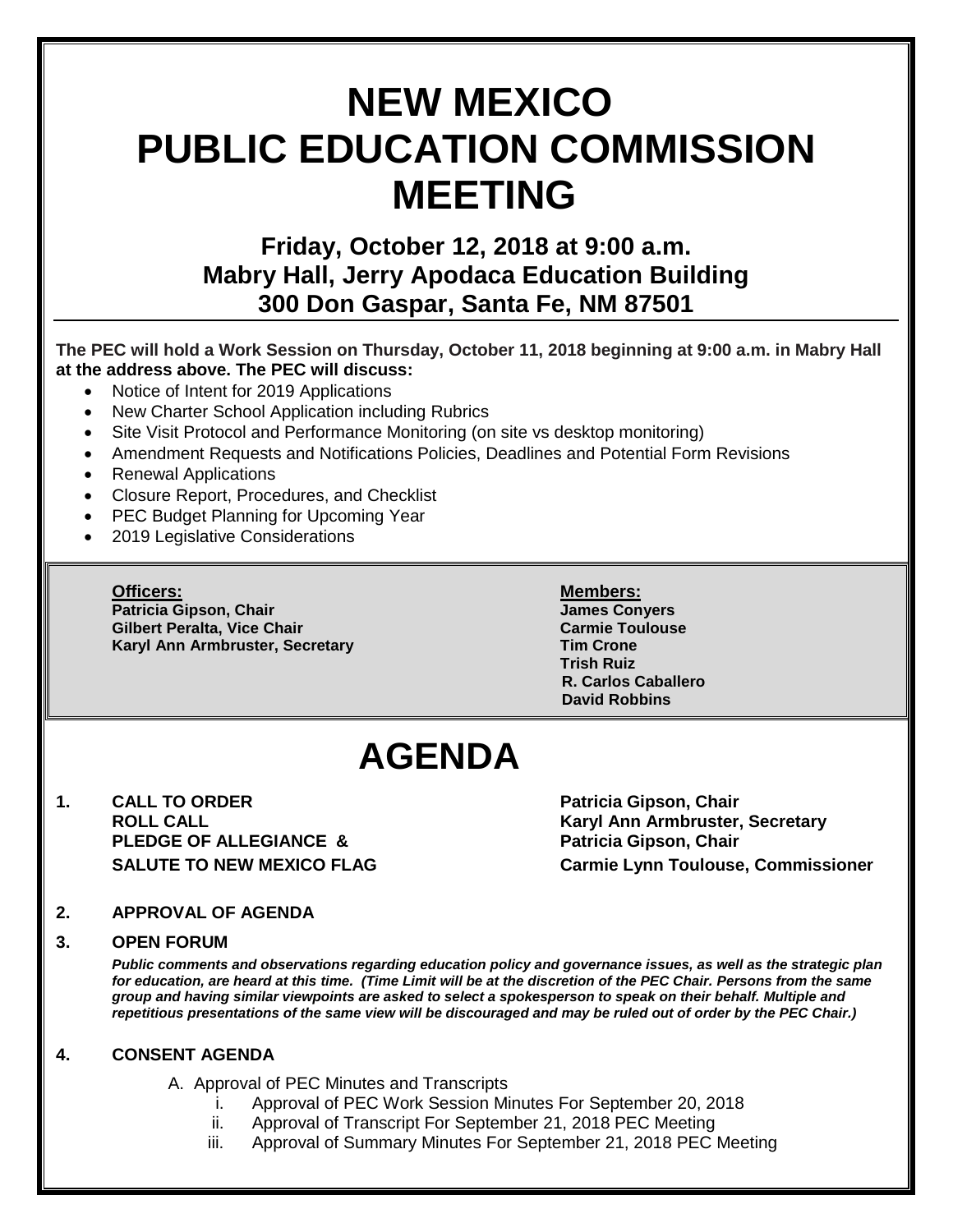- B. Notification of Changes
	- i. Governance Board Changes
		- a. Albuquerque School of Excellence
		- b. Cesar Chavez Community School
		- c. J Paul Taylor Academy
		- d. La Academia Dolores Huerta
		- e. Southwest Secondary Learning Center
		- f. Taos International School

#### **5. REPORT FROM OPTIONS FOR PARENTS & THE CHARTER SCHOOL DIVISION—DISCUSSION AND POSSIBLE ACTIONS**

- A. Charter School Division Update
- B. Update on School Closures
- C. Governing Board Concerns
	- i. Aldo Leopold High School
	- ii. Hozho Academy
	- iii. Turquoise Trail Community Charter School
	- iv. Red River Valley Charter School
	- v. Dzit Dit Lool School of Empowerment Action and Perseverance (DEAP)
	- vi. North Valley Academy
- **6. DISCUSSION AND POSSIBLE ACTION ON THE UPDATED NOTICE OF INTENT (NOI) FOR 2019 APPLICATIONS for NEW CHARTER**
- **7. DISCUSSION AND POSSIBLE ACTION ON NEW CHARTER SCHOOL APPLICATION OR RUBRIC, OR BOTH**
- **8. DISCUSSION AND POSSIBLE ACTION ON CHARTER SCHOOL RENEWAL APPLICATION**
- 9. **DISCUSSION AND POSSIBLE ACTION ON REVISED AMENDMENT REQUESTS AND NOTIFICATIONS POLICIES, FORMS AND DEADLINES**
- **10. DISCUSSION AND POSSIBLE ACTION ON UPDATED CLOSURE PROCEDURE AND CHECKLIST**
- **11. DISCUSSION AND POSSIBLE ACTION FOR SITE VISIT PROTOCOL AND PERFORMANCE MONITORING**

#### **12. REPORT FROM THE CHAIR**

- A. PEC Calendar for 2019
- B. Update from New Mexico Charter Coalition
- C. Update from New Mexico School Board Association
- **13. PEC COMMENTS**
- **14. EXECUTIVE SESSION: Pursuant to NMSA § 10-15-1(H)(7) DISCUSSION SUBJECT TO ATTORNEY-CLIENT PRIVILEGE PERTAINING TO THREATENED OR PENDING LITIGATION IN WHICH THE PUBLIC BODY IS OR MAY BECOME A PARTICIPANT, SPECIFICALLY:**

A. IN RE NEW MEXICO PUBLIC EDUCATION DEPARTMENT NOTICE TO REVIEW PUBLIC EDUCATION COMMISSION'S DECISION TO GRANT RAICES DEL SABER XINACHTI COMMUNITY SCHOOL CHARTER WITH CONDITIONS

B. CONTRACT FOR PROFESSIONAL SERVICES TO OVERSEE AND ASSIST WITH THE IMPLEMENTATION YEAR FOR RAICES DEL SABER XINACHTI COMMUNITY SCHOOL